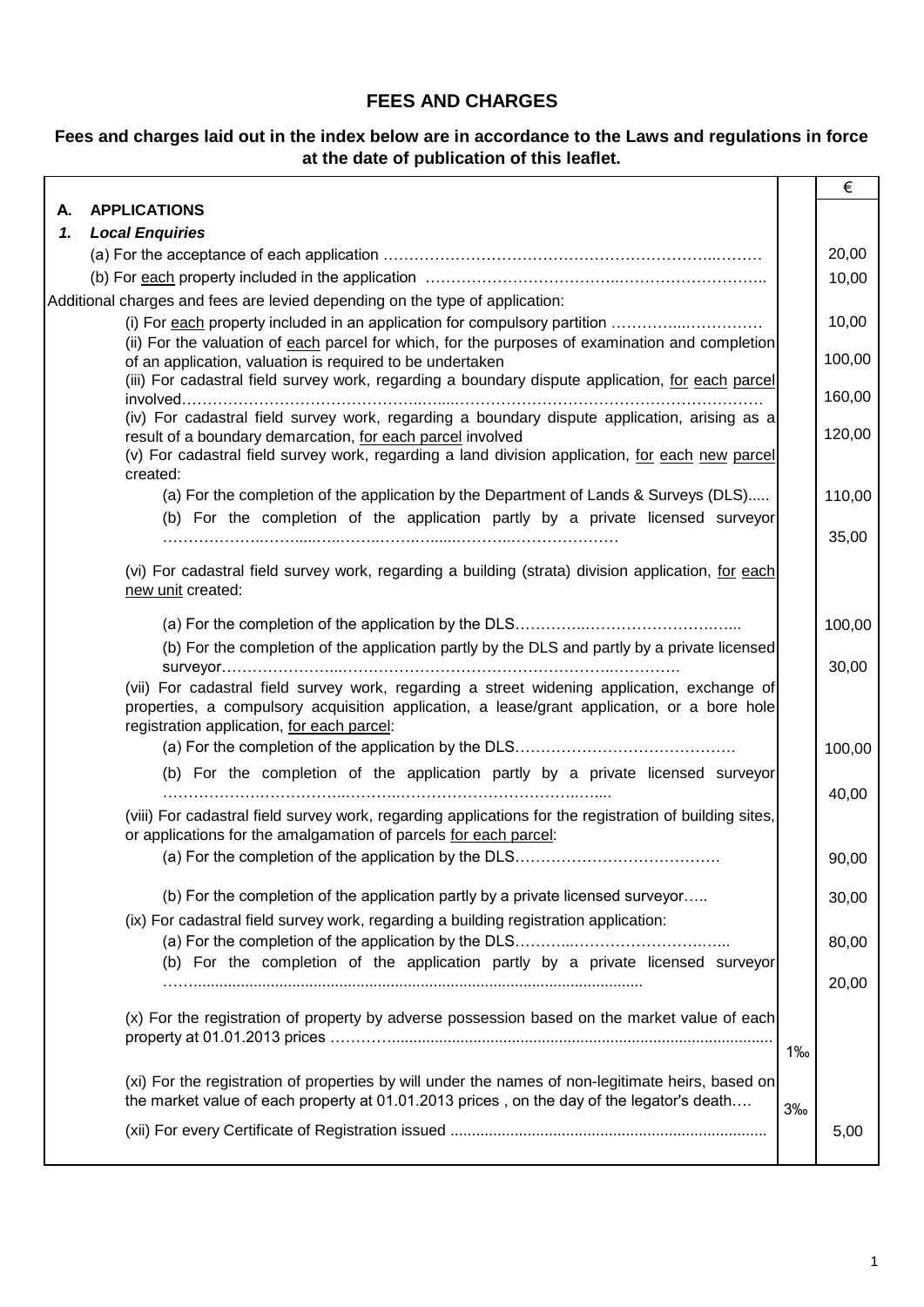| 2.       | Applications which do not require local enquiry inspection (Record of Easement, Restrictive                                                                                                           |                |
|----------|-------------------------------------------------------------------------------------------------------------------------------------------------------------------------------------------------------|----------------|
|          | Covenant, Record of Transferred Built Area Ratio, Evidence before Court etc).                                                                                                                         |                |
|          |                                                                                                                                                                                                       | 10,00          |
|          |                                                                                                                                                                                                       | 5,00           |
|          | (c) For the deposition of a Power of Attorney which is filed for general use                                                                                                                          | 50,00          |
|          | (d) For the deposition of a Probate Jurisdiction document for the property of a deceased person<br>(e) For the determination of the share that corresponds and belongs to a unit on a common property | 10,00<br>20,00 |
|          | (f) For the determination of the extent of a unit on a common property building (for each<br>unit)                                                                                                    | 20,00          |
|          | (g) For the convening of a General Meeting of the owners of the units on a common property<br>building (for each unit)                                                                                | 15,00          |
|          | (h) For the appointment of a Management Committee/temporary Management Committee of a                                                                                                                 | 15,00          |
|          | (i) For the registration of Regulations for Management of a common property building                                                                                                                  | 50,00          |
|          | (j) Additional fees are levied, depending on the type of each application, e.g. for the registration of<br>rights, easements, restrictive covenants, etc (for each property involved)                 | 10,00          |
| service. | Note: For some types of applications, fees are based on the time spent for the provision of the respective                                                                                            |                |
|          |                                                                                                                                                                                                       | 15,00          |
| 3.       | (a) For cadastral field survey work, regarding a land demarcation application undertaken by<br>the DLS, for each boundary turning point (BTP)                                                         |                |
|          |                                                                                                                                                                                                       | 50,00          |
|          |                                                                                                                                                                                                       | 30,00          |
|          |                                                                                                                                                                                                       | 20,00          |
|          | (b) For cadastral field survey work, regarding a land demarcation application undertaken<br>(partly) by a private licensed surveyor, for each boundary turning point (BTP)                            | 15,00          |
|          |                                                                                                                                                                                                       | 10,00          |
|          |                                                                                                                                                                                                       |                |
|          |                                                                                                                                                                                                       | 6,00           |
| 4.       | Certificate of Indivisibility (for properties held in undivided shares)                                                                                                                               |                |
|          |                                                                                                                                                                                                       | 50,00          |
| 5.       | <b>Copies of Certificates of Registration, Mortgage or Charge</b>                                                                                                                                     | 10,00          |
|          |                                                                                                                                                                                                       | 30,00          |
|          |                                                                                                                                                                                                       | 30,00          |
| 6.       | <b>Cadastral Plan copies</b>                                                                                                                                                                          |                |
|          |                                                                                                                                                                                                       | 4,00<br>2,00   |
|          |                                                                                                                                                                                                       |                |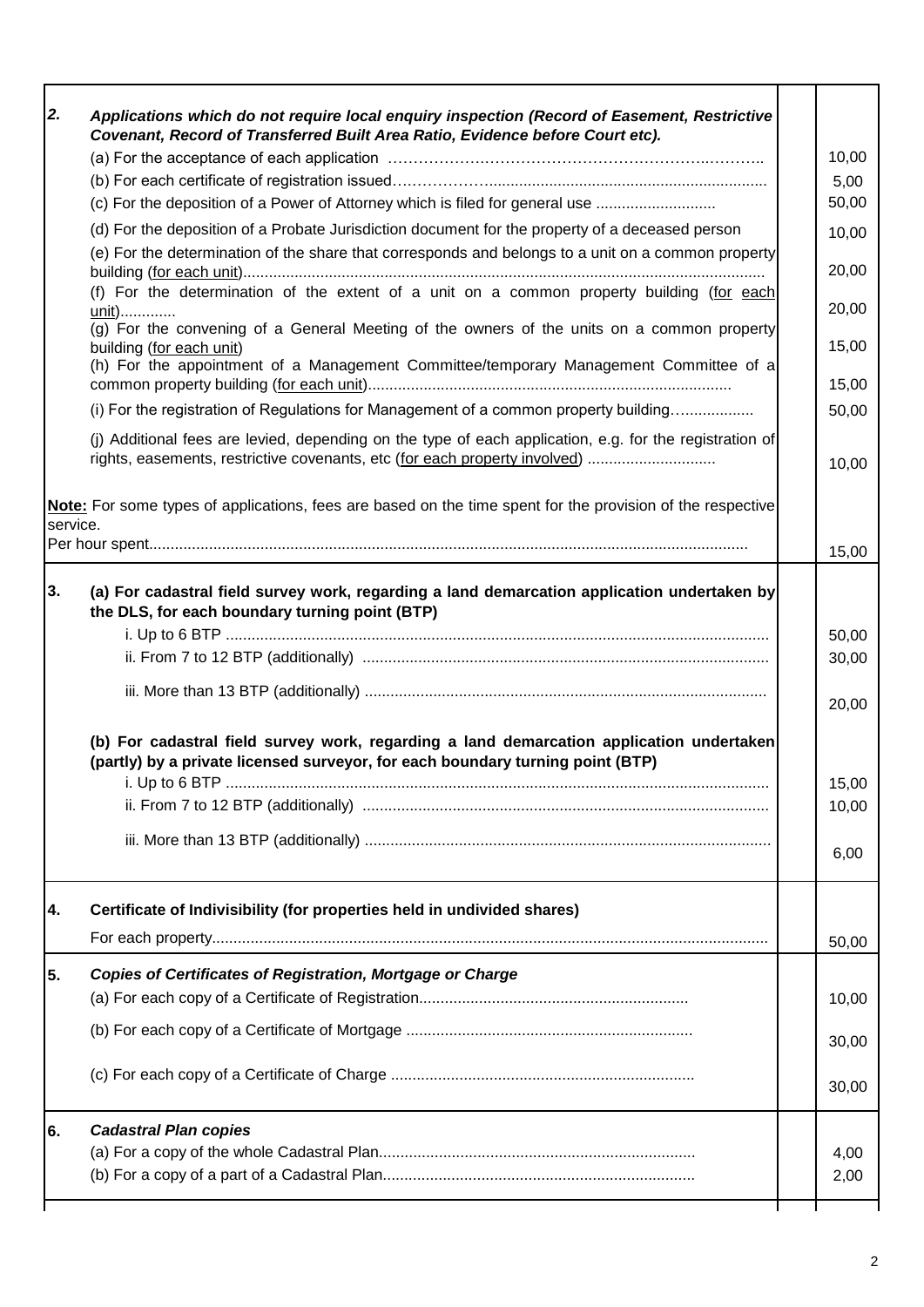| 7.  | Certified copies of various other documents                                                                                                                                                                    |  |       |  |  |
|-----|----------------------------------------------------------------------------------------------------------------------------------------------------------------------------------------------------------------|--|-------|--|--|
|     | For the preparation and certification of each document:                                                                                                                                                        |  |       |  |  |
|     |                                                                                                                                                                                                                |  | 2,00  |  |  |
|     |                                                                                                                                                                                                                |  | 1,00  |  |  |
| 8.  | <b>Search Certificates</b>                                                                                                                                                                                     |  |       |  |  |
|     | (a) For the provision of information for the registered property in the name of a physical person,<br>having an identity card number or in the name of a legal person having a registration number,            |  |       |  |  |
|     |                                                                                                                                                                                                                |  |       |  |  |
|     | ii. For all districts, municipalities or communities all over Cyprus, for which the computerized<br>Land Information System of the DLS applies, for each Search Certificate                                    |  | 50,00 |  |  |
|     | (b) For the provision of information for the registered properties on a plot, which is registered under                                                                                                        |  |       |  |  |
|     | (c) For the provision of information for the registered land on which there are other properties that<br>are owned by a specific person, but the registered land is not owned to the specific person, for each |  |       |  |  |
|     | (d) For the provision of information for the registration of units in a common property building, for                                                                                                          |  | 5,00  |  |  |
|     | (e) For the provision of information in relation to a previous registration, of specific property                                                                                                              |  | 10,00 |  |  |
|     | (f) For the provision of information in relation to a subsequent transfer of specific property                                                                                                                 |  | 10,00 |  |  |
|     | (g) For the name of the registered owner or co-owner of specific registered property, for each                                                                                                                 |  |       |  |  |
|     |                                                                                                                                                                                                                |  | 10,00 |  |  |
|     |                                                                                                                                                                                                                |  | 15,00 |  |  |
| 19. | <b>Fees for Application of Enclaved Buyers</b>                                                                                                                                                                 |  | 10,00 |  |  |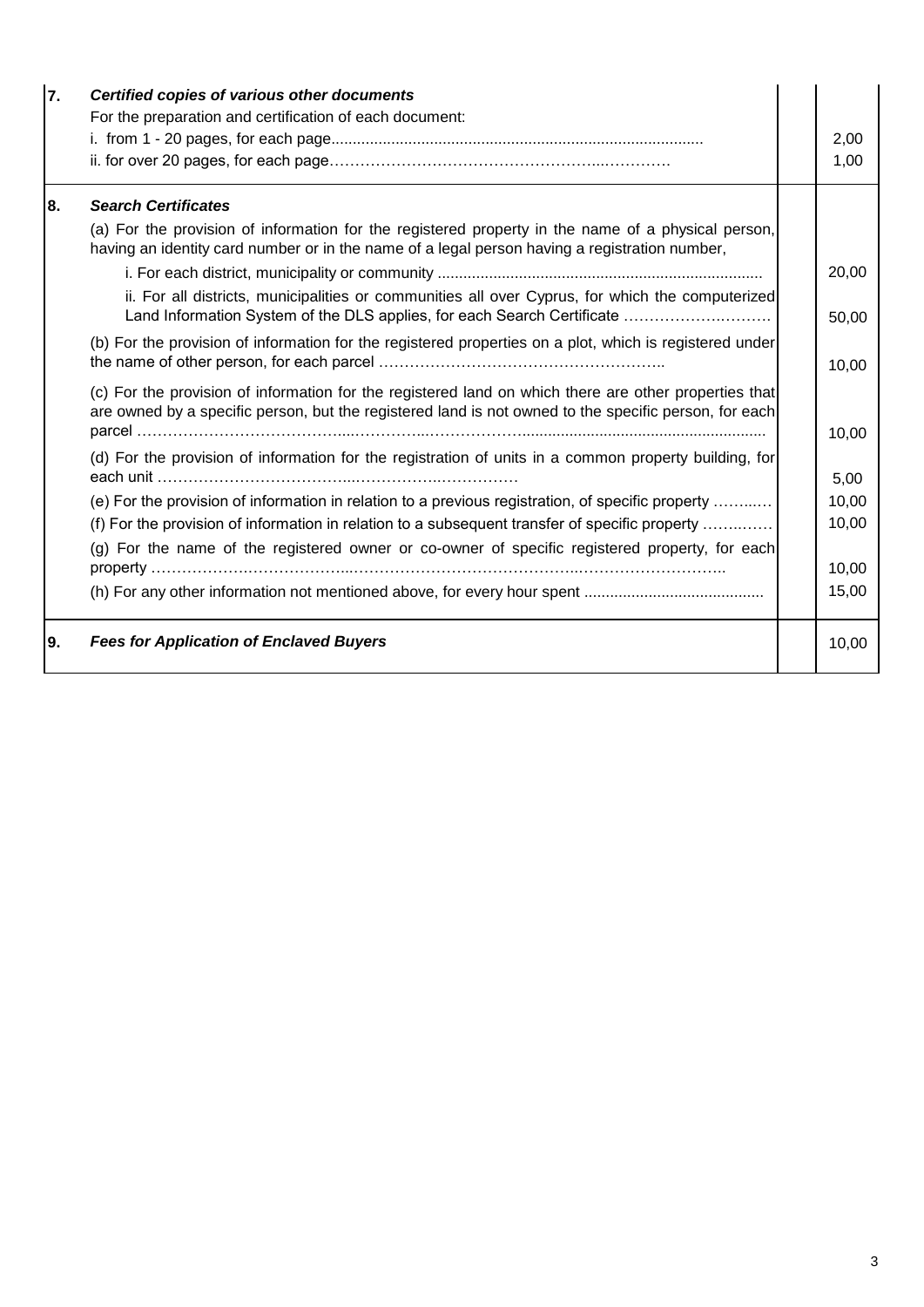#### **B. REGISTRATION OF TITLE**

Fees are always paid by the transferee (i.e. the person in whose name the property is transferred and registered):

(a) Upon gift or sale by parents to children, the fees are levied based on the value of the property is transferred at 01.01.2013 prices : **No fees** .......................................................................

 $1^0/000$ (b) Upon gift between husband and wife and between relatives up to third degree of kindred, other than upon gift by parents to children, fees based on the value of the property is transferred at 01.01.2013

(c) Upon sale, other than by parents to children and upon gift between relatives other than within the third degree of kindred, on the sale price or on the market value of the property transferred:

- 3% for every euro up to €85.000,00………...………………………………………..………...…..…
- 5%  $f$  for every euro exceeding €85.000,00 but not exceeding €170.000 ………………………………
- 8% for every euro exceeding €170.000,00 …………...…………………………...…………...….…
- 1) No registration fees are paid on the transferred property, when the V.A.T. (Value Added Tax) was paid.
- 2) Reduction of property transfer fees of 50% for all cases imposed or levied by Chapter 17 of Cap. 219.

## **Notes:**

 $-$  In cases where the purchased property is situated in the occupied by the Turkish troops area of Cyprus, **no fees** are charged to the Greekcypriot transferee until the political settlement of the Cyprus problem.

Where in the opinion of the Director, the declared sale price does not represent the real market value (as at the date of the agreement), such market value, on which the fees are payable, shall be determined by the Director of the Department of Lands & Surveys.

 $-$  If the transferee does not agree with the decision of the Director regarding the determination of the market value, he/she has to nevertheless pay the fees as assessed on that value and to declare in writing his/her objection/disagreement. In this case, a local enquiry and valuation of the property takes place and the decision is notified to the interested person. The valuation must take place within three (3) months from the date of the transfer. The transferee is entitled to contest the Director's decision by filing an application/appeal against the Director's decision at the appropriate Court.

## (d) Upon exchange of property: **No fees**

Where in the opinion of the Director, the market values of the exchanged properties are not equal on the exchanged date, each transferee shall pay fees on the exchanged property and no fees are paid by the person acquiring the property with the lowest market value, whereas the person acquiring the property with highest market value shall pay according to the chapter's 17 scale of Cap. 219, calculated on the difference of the market value between the exchanged properties .

Upon exchange between relatives up to third degree of kindred or between husband and wife, the above provisions are not applied.

(e) Upon gift from parents to children and between relatives up to third degree of kindred or between husband and wife, in cases where the property to be transferred is situated in the occupied by Turkish troops area of Cyprus, and for which there is no market value based at 01.01.2013 prices, **no fees** are paid.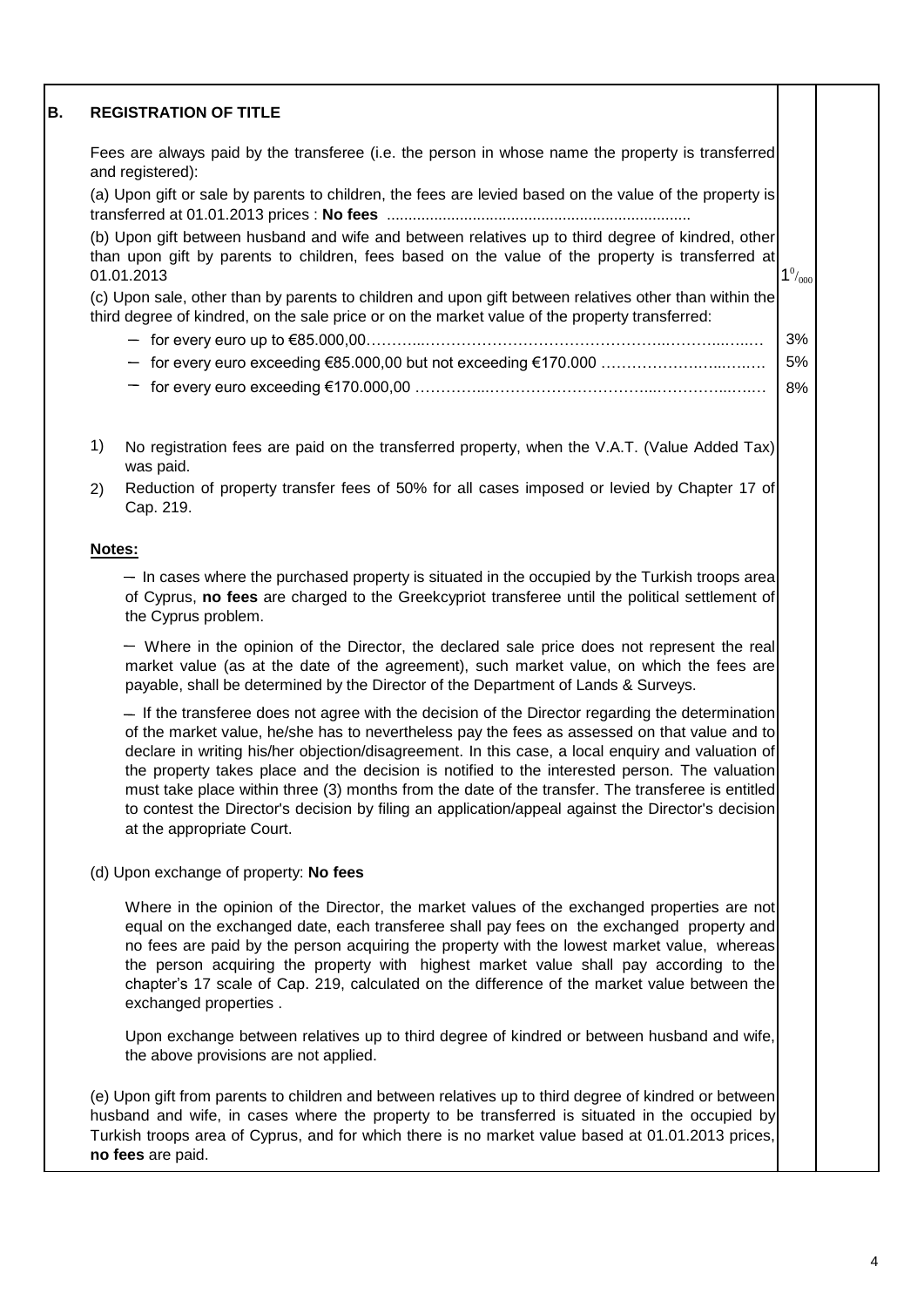|    |               |      | (f) To a trustee to hold the property in trust for another beneficiary, a fee is charged according to                                                                                                                                                                                                                                                                                                                                                                                                                                         |    |       |
|----|---------------|------|-----------------------------------------------------------------------------------------------------------------------------------------------------------------------------------------------------------------------------------------------------------------------------------------------------------------------------------------------------------------------------------------------------------------------------------------------------------------------------------------------------------------------------------------------|----|-------|
|    |               |      | paragraphs (a), (b) or (c) above, depending on the kind of kindred between the transferee<br>(beneficiary) and the transferor.                                                                                                                                                                                                                                                                                                                                                                                                                |    |       |
|    |               |      | In cases the trust deed has been lodged at the Department of Lands and Surveys and the<br>declaration of transfer is declared by another trustee of the same trust or by a person that has<br>acquired property in pursuance to the same trust, fees are charged for each unit of registered<br>property                                                                                                                                                                                                                                      |    | 50,00 |
|    |               |      | In cases the trustee transfers the property that is registered under his name, in the beneficiary's                                                                                                                                                                                                                                                                                                                                                                                                                                           |    | 50,00 |
|    |               |      | (g) For a trustee to hold the property in trust for the transferor, for the purposes of securing a loan<br>agreement (by mortgaging the property) and of providing a right to the trustee to dispose the<br>property according to the terms of the trust deed, fees are charged based on the market value of the                                                                                                                                                                                                                              | 1% |       |
| C. |               |      | <b>MORTGAGES</b><br>1. Registration of mortgage                                                                                                                                                                                                                                                                                                                                                                                                                                                                                               |    |       |
|    | A)            | i)   | On the amount advanced under the mortgage:                                                                                                                                                                                                                                                                                                                                                                                                                                                                                                    | 1% |       |
|    |               | ii)  | Provided that where the existing mortgage or mortgages are cancelled and on the same<br>day, for the same purpose, with the same mortgagee, but on another property or<br>properties owned by the mortgagor, a new mortgage is declared by the mortgagor, the<br>fees payable shall be 1% on the difference between the amount advanced of the new<br>mortgage and the amount advanced under the previous mortgage or the total amount of<br>the cancelled mortgages, excluding any accrued or non-accrued interest for each of the<br>cases. |    |       |
|    |               | iii) | Provided that where the existing mortgage or mortgages are cancelled and on the same<br>day, for the same purpose, on the same property, with the same or another mortgagee, a<br>new mortgage is declared by the mortgagor the fees payable shall be 1% on the<br>difference between the amount advanced of the new mortgage and the amount<br>advanced under the previous mortgage or the total amount of the cancelled mortgages,<br>excluding any accrued or non-accrued interest for each of the cases.                                  |    |       |
|    | B)            |      |                                                                                                                                                                                                                                                                                                                                                                                                                                                                                                                                               |    |       |
|    |               | i)   | Provided that existing mortgage or mortgages are canceled and on the same day, for the<br>same purpose, with the same mortgagee, but for other property or properties owned by<br>the mortgagor, a new mortgage is declared by the mortgagor and the amount of the new<br>mortgage, excluding any accrued or non-accrued interest for each of the cases, is the<br>same or less than the amount of the mortgage canceled or the sum of the amount of the<br>mortgages canceled.                                                               |    |       |
|    |               | ii)  | Provided that existing mortgage or mortgages are canceled and on the same day for the<br>same purpose, on the same property, either with the same or other mortgagee, a new<br>mortgage is declared by the mortgagor and the amount of the new mortgage, excluding<br>any accrued interest or non-accrued interest for each of the cases, is the same or less<br>than the amount of the mortgage is canceled or the sum of the amount of the mortgage<br>canceled.                                                                            |    |       |
|    | $\mathcal{C}$ |      | Additional fees for issuing of two (2) Certificates of Registration of Mortgage, for each one:                                                                                                                                                                                                                                                                                                                                                                                                                                                |    | 5,00  |
|    |               |      | 2. Transfer of Mortgage                                                                                                                                                                                                                                                                                                                                                                                                                                                                                                                       |    |       |
|    |               |      | No fees are paid for the transaction.                                                                                                                                                                                                                                                                                                                                                                                                                                                                                                         |    |       |
|    |               |      | Additional fees for issuing the certificate of registration of mortgage                                                                                                                                                                                                                                                                                                                                                                                                                                                                       |    | 5,00  |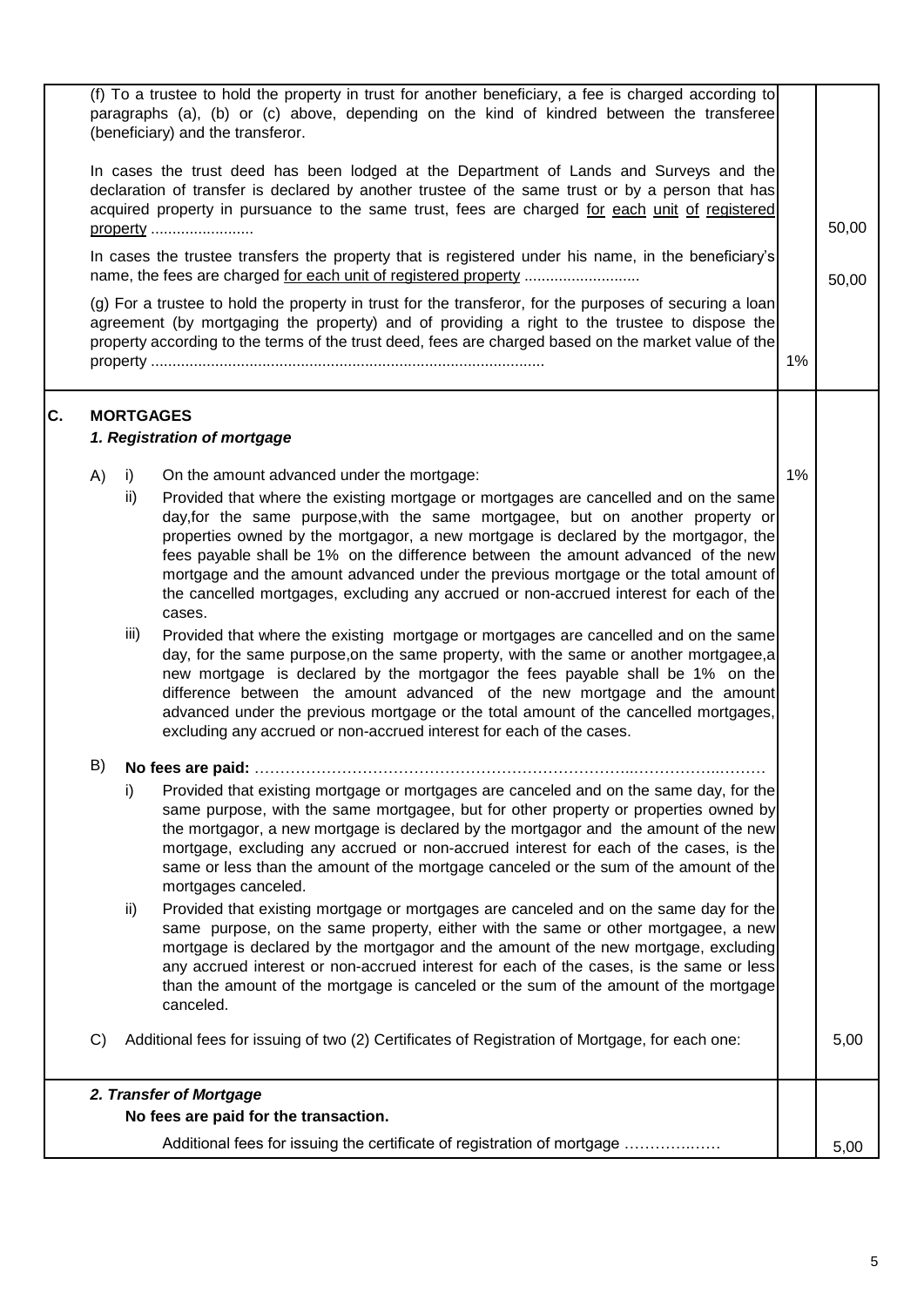| D. | <b>ENCUMBRANCES AND PROHIBITIONS (charges)</b>                                                                                                                                                                                                                                                                         |        |
|----|------------------------------------------------------------------------------------------------------------------------------------------------------------------------------------------------------------------------------------------------------------------------------------------------------------------------|--------|
|    | (a) For acceptance of documents that create an encumbrance or a prohibition on immovable                                                                                                                                                                                                                               | 20,00  |
|    |                                                                                                                                                                                                                                                                                                                        | 30,00  |
|    | (c) For the acceptance of documents for prolongation of the period regarding the registration of a                                                                                                                                                                                                                     | 20,00  |
|    |                                                                                                                                                                                                                                                                                                                        | 50,00  |
|    | (e) For the deposition of a Concession of Contract of Sale:                                                                                                                                                                                                                                                            |        |
|    | i. For a concession by a parent to a child or between relatives up to third degree of kindred or                                                                                                                                                                                                                       | 20,00  |
|    | ii. For any concession other than is described under subparagraph (i) above, 0,5% on the sale<br>price as this is determined in the contract of sale, or on the amount that is determined in the<br>contract of assignment, whichever of the two amounts is the higher, with minimum fee €50 and<br>maximum fee €3000. |        |
|    | (f) For the deposition of a Concession of Contract of Sale to secure a loan                                                                                                                                                                                                                                            | 200,00 |
| E. | <b>FORCED SALE BY PUBLIC AUCTION</b>                                                                                                                                                                                                                                                                                   |        |
|    | (a) For the acceptance of the application for the sale of immovable property                                                                                                                                                                                                                                           | 20,00  |
|    | (b) For preparing Notices of Sale per District or Municipality or Community                                                                                                                                                                                                                                            | 20,00  |
|    | (c) For preparing various notifications to all interested parties, for each notification                                                                                                                                                                                                                               | 10,00  |
|    | (d) For the distribution of the proceeds of sale (from the sale of property held in undivided shares):                                                                                                                                                                                                                 |        |
|    |                                                                                                                                                                                                                                                                                                                        | 20,00  |
|    | ii. For an amount exceeding €10.000,00 but not exceeding €100.000,00                                                                                                                                                                                                                                                   | 200,00 |
|    |                                                                                                                                                                                                                                                                                                                        | 500,00 |
|    |                                                                                                                                                                                                                                                                                                                        | 50,00  |
|    |                                                                                                                                                                                                                                                                                                                        | 10,00  |
| F. | <b>LEASES</b>                                                                                                                                                                                                                                                                                                          |        |
|    | 1. Registration of Lease or Sublease                                                                                                                                                                                                                                                                                   |        |
|    | (a) Upon Lease or Sublease between husband and wife or between relatives up to third degree of<br>kindred:                                                                                                                                                                                                             |        |
|    | - 0,5% on the market value of the Lease with minimum fee of $€100$ .                                                                                                                                                                                                                                                   |        |
|    | (b) In all other cases:<br>- 5% on the market value of the Lease with the minimum fee of €100.                                                                                                                                                                                                                         |        |
|    | (c) Upon Lease or Sublease from parent to child: No fees                                                                                                                                                                                                                                                               |        |
|    | Note:                                                                                                                                                                                                                                                                                                                  |        |
|    | Note: Upon Lease or Sublease registration cases, registration fees shall be reduced by fifty<br>percent (50%)                                                                                                                                                                                                          |        |
|    |                                                                                                                                                                                                                                                                                                                        | 20,00  |